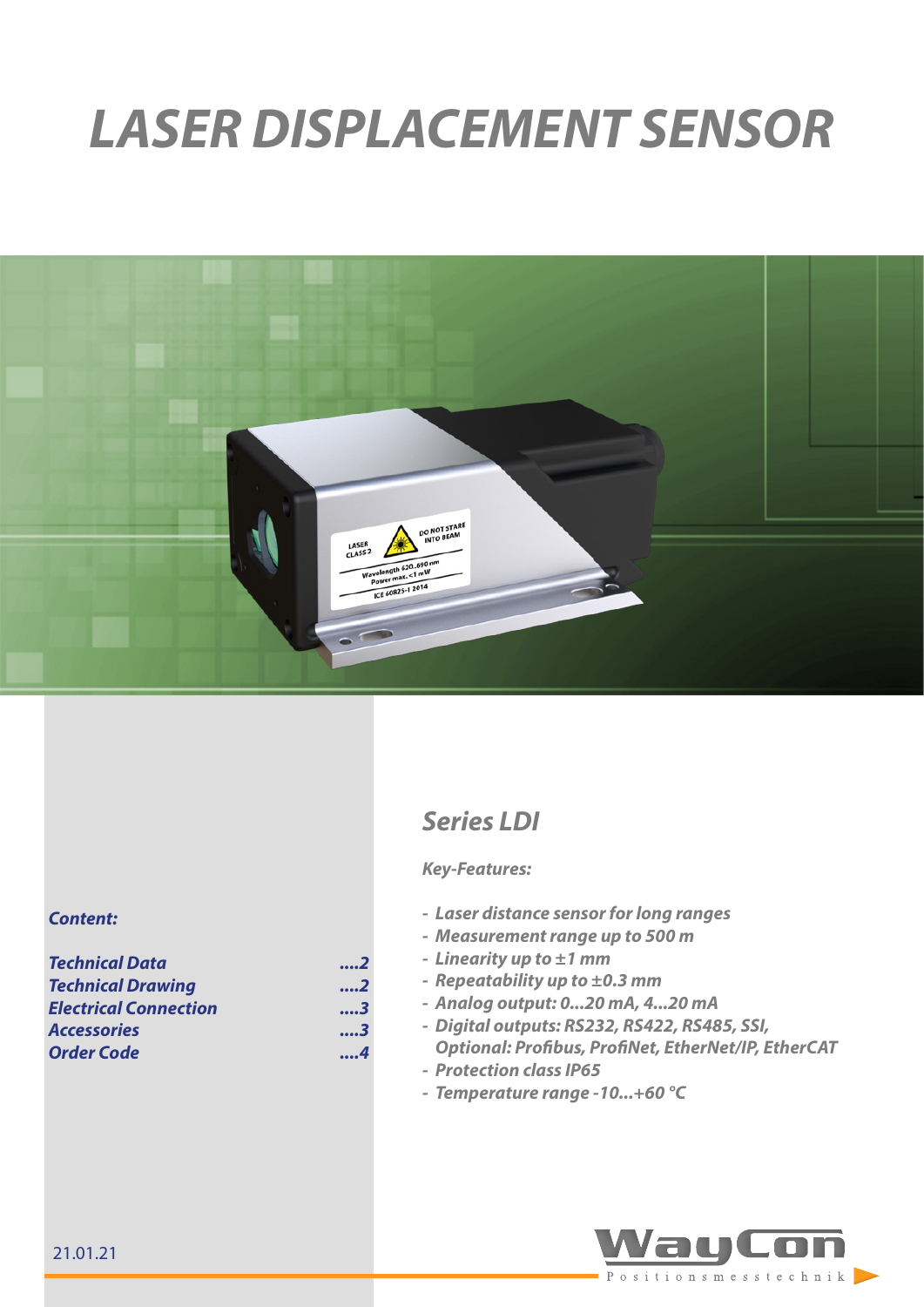# <span id="page-1-0"></span>**TECHNICAL DATA**

|                                                                              |            | LDI-50-5                                                                              | LDI-150-1        | LDI-500-1                                                      | LDI-150-3        | LDI-500-3         |
|------------------------------------------------------------------------------|------------|---------------------------------------------------------------------------------------|------------------|----------------------------------------------------------------|------------------|-------------------|
| Measurement range on natural surface<br>Measurement range on reflective foil | [m]<br>[m] | 0,0550<br>4050                                                                        | 0.05100<br>40150 | 0.05100<br>0.5500                                              | 0.05100<br>40150 | 0.05100<br>0.5500 |
| Linearity typical                                                            | [mm]       | $±5$ (max. $±2.5$ )<br>$±1$ (max. $±0.5$ )<br>$±3$ (max. $±1.5$ )                     |                  |                                                                |                  |                   |
| Repeatability typical                                                        | [mm]       | $±1.8$ (max. $±0.9$ )<br>$\pm 0.3$ (max. $\pm 0.15$ )<br>$\pm 0.7$ (max. $\pm 0.35$ ) |                  |                                                                |                  |                   |
| Light source                                                                 |            | Laser diode, red                                                                      |                  |                                                                |                  |                   |
| Wave length                                                                  | [nm]       | 620690 (typical 650)                                                                  |                  |                                                                |                  |                   |
| Laser power max.                                                             | [mW]       | $\mathbf{1}$                                                                          |                  |                                                                |                  |                   |
| Beam divergence                                                              | [mrad]     |                                                                                       |                  | $0.16 \times 0.6$                                              |                  |                   |
| Laser class                                                                  |            |                                                                                       |                  | class 2 (IEC/EN 60825-2014)                                    |                  |                   |
| Beam diameter (elliptical) typical                                           |            |                                                                                       |                  | at 10 m; 7 x 3 mm / at 50 m; 28 x 13 mm / at 100 m; 55 x 30 mm |                  |                   |
| Measurement frequency max.                                                   | [Hz]       | 10                                                                                    |                  | 50                                                             |                  |                   |
| Response frequency max.                                                      | [Hz]       | 10 <sup>°</sup>                                                                       |                  | 50                                                             |                  |                   |
| Analog output (configurable)                                                 |            | $020$ mA $/420$ mA                                                                    |                  |                                                                |                  |                   |
| Tolerance analog output                                                      | [%]        | ±0.2                                                                                  |                  | ±0.1                                                           |                  |                   |
| Digital input (configurable)                                                 |            |                                                                                       |                  | $\mathbf{1}$                                                   |                  |                   |
| Digital output (configurable) /<br>error output (NPN, PNP, Push-Pull)        |            | 2/1<br>$- / 1$                                                                        |                  |                                                                |                  |                   |
| <b>Interfaces</b>                                                            |            | RS232, SSI, USB <sup>1)</sup>                                                         |                  | RS232, RS422, RS485, SSI, USB <sup>1)</sup>                    |                  |                   |
| Optional interfaces                                                          |            |                                                                                       |                  | Profibus, ProfiNet, EtherNet/IP, EtherCAT                      |                  |                   |
| Supply                                                                       | [VDC]      |                                                                                       |                  | 12.30                                                          |                  |                   |
| Current consumption max. (at 24 VDC)                                         | [A]        |                                                                                       |                  | 0.15                                                           |                  |                   |
| Protection class                                                             |            |                                                                                       |                  | <b>IP65</b>                                                    |                  |                   |
| Operating temperature                                                        | [°C]       | $-10+60$<br>$-10+50$                                                                  |                  |                                                                |                  |                   |
| Storage temperature                                                          | [°C]       | $-40+70$                                                                              |                  |                                                                |                  |                   |
| Shock resistance                                                             |            | IEC 60068-2-27                                                                        |                  |                                                                |                  |                   |
| Vibration resistance                                                         |            | IEC 60068-2-6                                                                         |                  |                                                                |                  |                   |
| <b>EMC</b>                                                                   |            | IEC/EN 61000-6-4 / 61000-6-3; IEC/EN 61000-6-2 / 61000-6-1                            |                  |                                                                |                  |                   |
| Connection                                                                   |            | internal screw terminals                                                              |                  |                                                                |                  |                   |
| Housing                                                                      |            | Aluminium alloy (EN-AW 6060, anodized 20 µm) / Mineral reinforced nylon resin         |                  |                                                                |                  |                   |
| Weight                                                                       | [g]        |                                                                                       |                  | 350                                                            |                  |                   |

<sup>1)</sup> USB for configuration only

# <span id="page-1-1"></span>**TECHNICAL DRAWING**



## **- 2 -**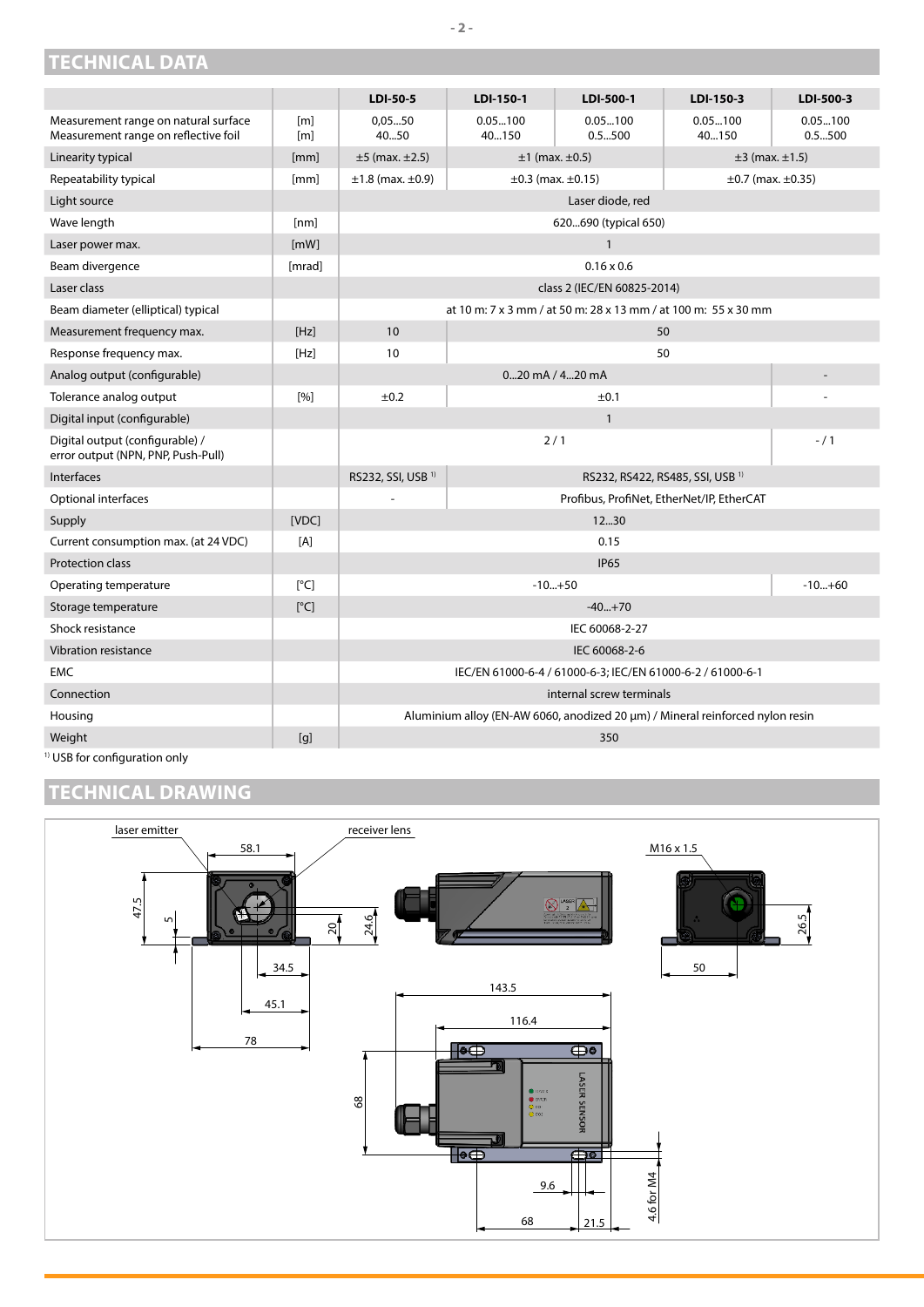## <span id="page-2-0"></span>**ELECTRICAL CONNECTION**

| <b>Screw terminal</b> | <b>Function</b>                  | <b>Abbreviation</b> |
|-----------------------|----------------------------------|---------------------|
| 1                     | Power supply                     | $V +$               |
| 2                     | Ground                           | <b>GND</b>          |
| 3                     | Digital input / Digital output 1 | DO <sub>1</sub>     |
| 4                     | Digital output 2                 | DO <sub>2</sub>     |
| 5                     | Error output                     | <b>DOE</b>          |
| 6                     | Analog output                    | AO                  |
| 7                     | Receiver Data (RS232)            | <b>RX</b>           |
| 8                     | Transmitter Data (RS232)         | <b>TX</b>           |
| 9                     | Transmitter Data - (RS422/RS485) | T-                  |
| 10 <sup>°</sup>       | Transmitter Data + (RS422/RS485) | $T+$                |
| 11                    | Receiver Data - (RS422/RS485)    | $R-$                |
| 12                    | Receiver Data + (RS422/RS485)    | $R+$                |

To reach the screw terminals of the LDI, remove the rear housing cover.



# <span id="page-2-1"></span>**ACCESSORIES**

| Reflective plate RP210x297:                                                                                                                                                    | Reflective foil RF600x1200:                                                                                                                                                                                                                                      |
|--------------------------------------------------------------------------------------------------------------------------------------------------------------------------------|------------------------------------------------------------------------------------------------------------------------------------------------------------------------------------------------------------------------------------------------------------------|
| • for large measurement ranges                                                                                                                                                 | • for large measurement ranges                                                                                                                                                                                                                                   |
| · dimensions: 210 x 297 mm                                                                                                                                                     | · dimensions: 600 x 1200 mm                                                                                                                                                                                                                                      |
| <b>Spare part set SET-LDI:</b>                                                                                                                                                 | Air cooling housing:                                                                                                                                                                                                                                             |
| Includes 10 pcs. of:                                                                                                                                                           | <b>LKG-LDI:</b>                                                                                                                                                                                                                                                  |
| • Cable glands M16x1.5, plastic (black)                                                                                                                                        | • Housing: Aluminium hard anodised                                                                                                                                                                                                                               |
| • Hexagonal nuts M16x1.5, brass                                                                                                                                                | • air access for 10 mm pipe (via TP 1/8 Noppe); air                                                                                                                                                                                                              |
| • Terminal block 1 and 2, coded and printed                                                                                                                                    | cleaner, air dryer, air filter, pressure reduction and                                                                                                                                                                                                           |
| • Set screw M4x4 Tuflock                                                                                                                                                       | air regulator are not included in the delivery.                                                                                                                                                                                                                  |
| • Rear screw Freedriv M2.5x18.5 mm                                                                                                                                             | • Not for Profinet, EtherNet/IP and EtherCAT models.                                                                                                                                                                                                             |
|                                                                                                                                                                                | <b>LKG-LDI-ENET:</b><br>• Housing: Aluminium hard anodised<br>• air access for 10 mm pipe (via TP 1/8 Noppe); air cleaner, air dryer,<br>air filter, pressure reduction and air regulator are not included in the<br>delivery.<br>• Only for EtherNet/IP models. |
| <b>Exchangeable covers for interfaces</b><br>• LDI-NET: cover for Profinet interface<br>• LDI-ENET: cover for Ethernet/IP interface<br>• LDI-CAT: cover for EtherCAT interface | <b>External Profibus interface:</b><br>• Protection class IP20<br>• mountable on a 35 mm DIN rail                                                                                                                                                                |